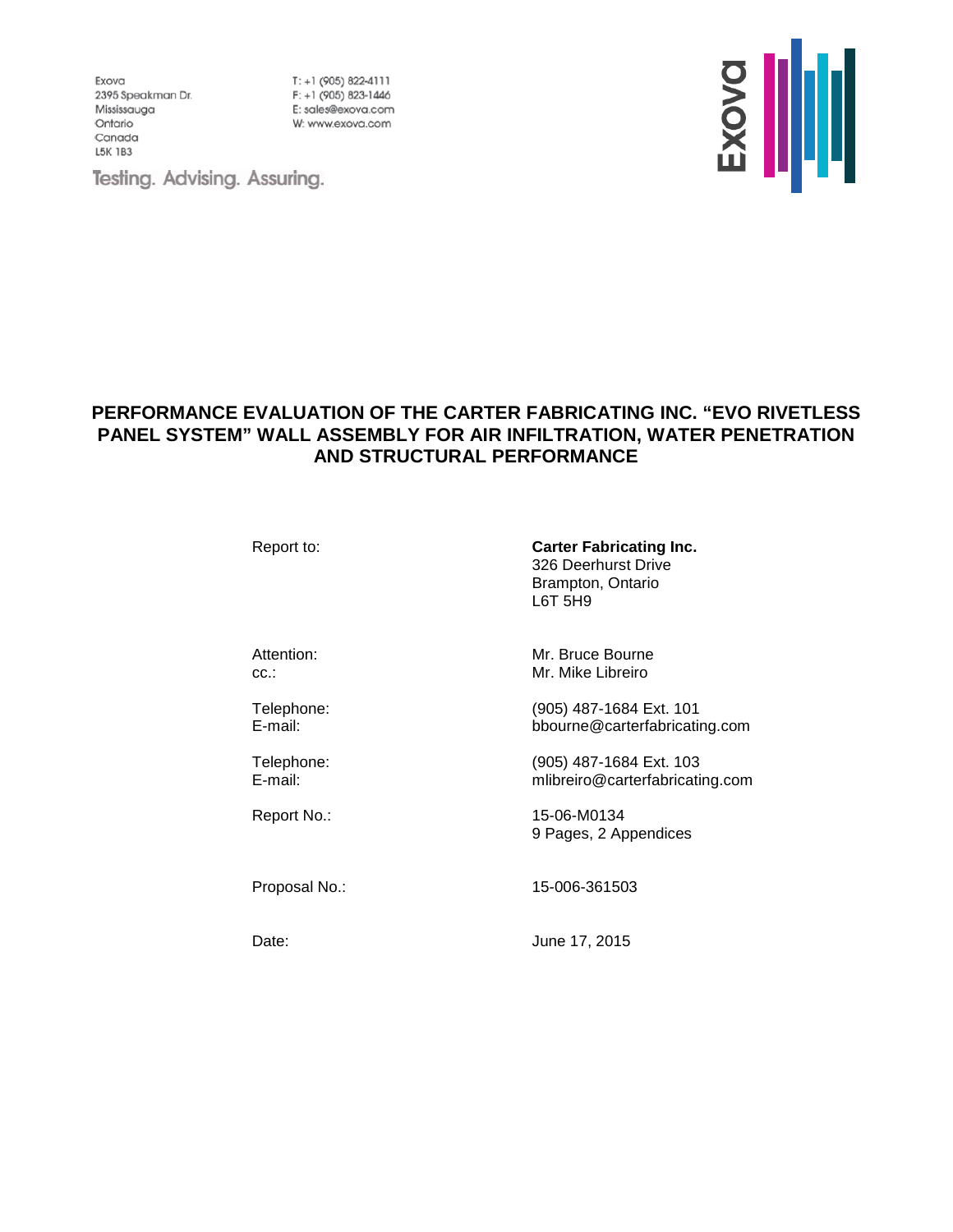### **1.0 INTRODUCTION**

At the request of Carter Fabricating Inc., Exova was retained to evaluate an exterior panel system identified as the "EVO Rivetless Panel System" in accordance with ASTM E283, E331 and E330 as defined in Proposal Number 15-006-361503.

The wall assembly was assigned the following Exova Specimen Number:

#### **Client Specimen Description Exova Specimen No. Exova Specimen No.**

EVO Rivetless Panel System 15-06-M0134

Note: Specimen details of the specimen identified above are located in Appendix A.

### **Test Backup Wall Description:**

|                     | 8 ft. x 8ft Opaque wall comprising of one vertical sheathing joint (with joint sealed)                                                                                                                                                                   |
|---------------------|----------------------------------------------------------------------------------------------------------------------------------------------------------------------------------------------------------------------------------------------------------|
| Frame Construction: | 6" Steel Z-Bar (vertical), 16 ga / 16" O/C                                                                                                                                                                                                               |
|                     | 2" Steel Z Bar (horizontal), 16 ga / 16" O/C                                                                                                                                                                                                             |
| Sheathing:          | 1/4" thick Plexiglas (simulating exterior gypsum sheathing with installed air-tight<br>air barrier / water resistive barrier). Note: Clear Plexiglas (simulated sheathing<br>panels) were required for the observation of water penetration (ASTM E331). |

### **2.0 PROCEDURE**

| <b>Test Method</b>  | <b>Test Description</b>                                                                                                                                                    |
|---------------------|----------------------------------------------------------------------------------------------------------------------------------------------------------------------------|
| ASTM E283-04 (2012) | Standard Test Method for Determining Rate of Air Leakage<br>Through Exterior Windows, Curtain Walls, and Doors Under<br>Specified Pressure Differences Across the Specimen |
| ASTM E331-02 (2009) | Water Penetration of Exterior Windows, Skylights, Doors and<br>Curtain Walls by Uniform Static Air Pressure Difference                                                     |
| ASTM E330-14 (2014) | Standard Test Method for Structural Performance of Exterior<br>Windows, Skylights, Doors and Curtain Walls by Uniform Static Air<br>Pressure Difference (Modified)         |

Note: SI units are the primary units of measure.

### **Configuration No. 1**:

The assembly was tested with an uncompromised simulated air-tight air / water resistive barrier on sheathing (Plexiglas sheathing intact / as delivered to Exova). The air-tight Plexiglas substrate was employed to simulate an air / water resistive barrier sheathing membrane in conjunction with the rainscreen system attached through the Plexiglas to the interior supporting studs.

### **Configuration No. 2**:

The assembly was tested with a compromised air / water resistive barrier (simulation of a poorly installed air / water resistive barrier by drilling 1/8" diameter holes through the Plexiglas) in accordance with AAMA 508-14 to induce an air leakage of 0.6 L/s.m<sup>2</sup> @ 75 Pa through the Plexiglas sheathing.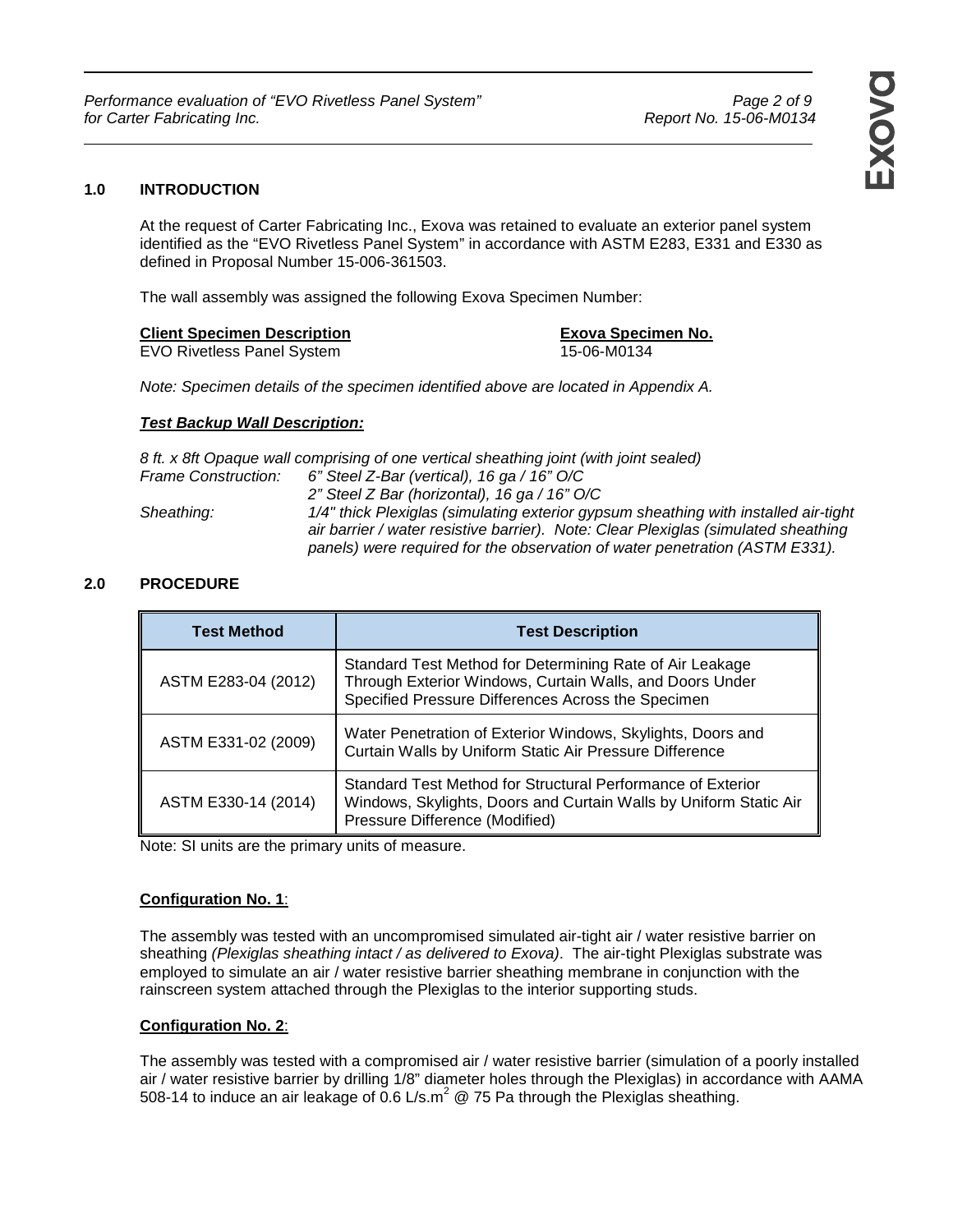Performance evaluation of "EVO Rivetless Panel System" Performance evaluation of "EVO Rivetless Panel System" page 3 of 9<br>Report No. 15-06-M0134 For Carter Fabricating Inc. for Carter Fabricating Inc.

## **3.0 RESULTS**

| Table No. 1 - Summarized Air Leakage Results<br>Configuration 1 - ASTM E283-04 (2012)<br>Exova Specimen No.: 15-06-M0134 (Test Date: June 2, 2015) |                                                     |  |
|----------------------------------------------------------------------------------------------------------------------------------------------------|-----------------------------------------------------|--|
| <b>Test Pressure Differential (Pa)</b>                                                                                                             | <b>Infiltration</b>                                 |  |
| 75 Pa (1.57 <i>lbs./ft</i> <sup>2</sup> )                                                                                                          | 0.05 L/s m <sup>2</sup> (0.01 CFM/ft <sup>2</sup> ) |  |
| 300 Pa (6.24 lbs./ft <sup>2</sup> )                                                                                                                | 0.05 L/s m <sup>2</sup> (0.01 CFM/ft <sup>2</sup> ) |  |

| Table No. 2 - Summarized Water Penetration Resistance Results<br>Configuration 1 - ASTM E331-02 (2009)<br>Exova Specimen No.: 15-06-M0134 (Test Date: June 2 to 3, 2015) |                                                        |                                                                                          |
|--------------------------------------------------------------------------------------------------------------------------------------------------------------------------|--------------------------------------------------------|------------------------------------------------------------------------------------------|
| <b>Test Pressure</b><br><b>Differential</b><br>(Pa)                                                                                                                      | <b>Test Period</b><br><b>Observations</b><br>(Minutes) |                                                                                          |
| 957<br>$(20$ lbs./ft <sup>2</sup> )                                                                                                                                      | 15                                                     | No water penetration was observed or droplets<br>present on simulated exterior sheathing |

| Table No. 3 - Summarized Air Leakage Results<br>Configuration 2 - ASTM E283-04 (2012)<br>Exova Specimen No.: 15-06-M0134 (Test Date: June 2, 2015) |                                                     |  |
|----------------------------------------------------------------------------------------------------------------------------------------------------|-----------------------------------------------------|--|
| Infiltration <sup>(1)</sup><br><b>Test Pressure Differential (Pa)</b>                                                                              |                                                     |  |
| 75 Pa (1.57 lbs./ft <sup>2</sup> )                                                                                                                 | 0.66 L/s m <sup>2</sup> (0.13 CFM/ft <sup>2</sup> ) |  |

 $(1)$  Forty-eight (48) 3 mm diameter holes were drilled through the Plexiglas substrate, equally spaced, 6" above the drainage tracks. These penetrations were employed to simulate an air / water resistive barrier sheathing membrane imperfections in general accordance with AAMA 508-14, Section 5.2.2.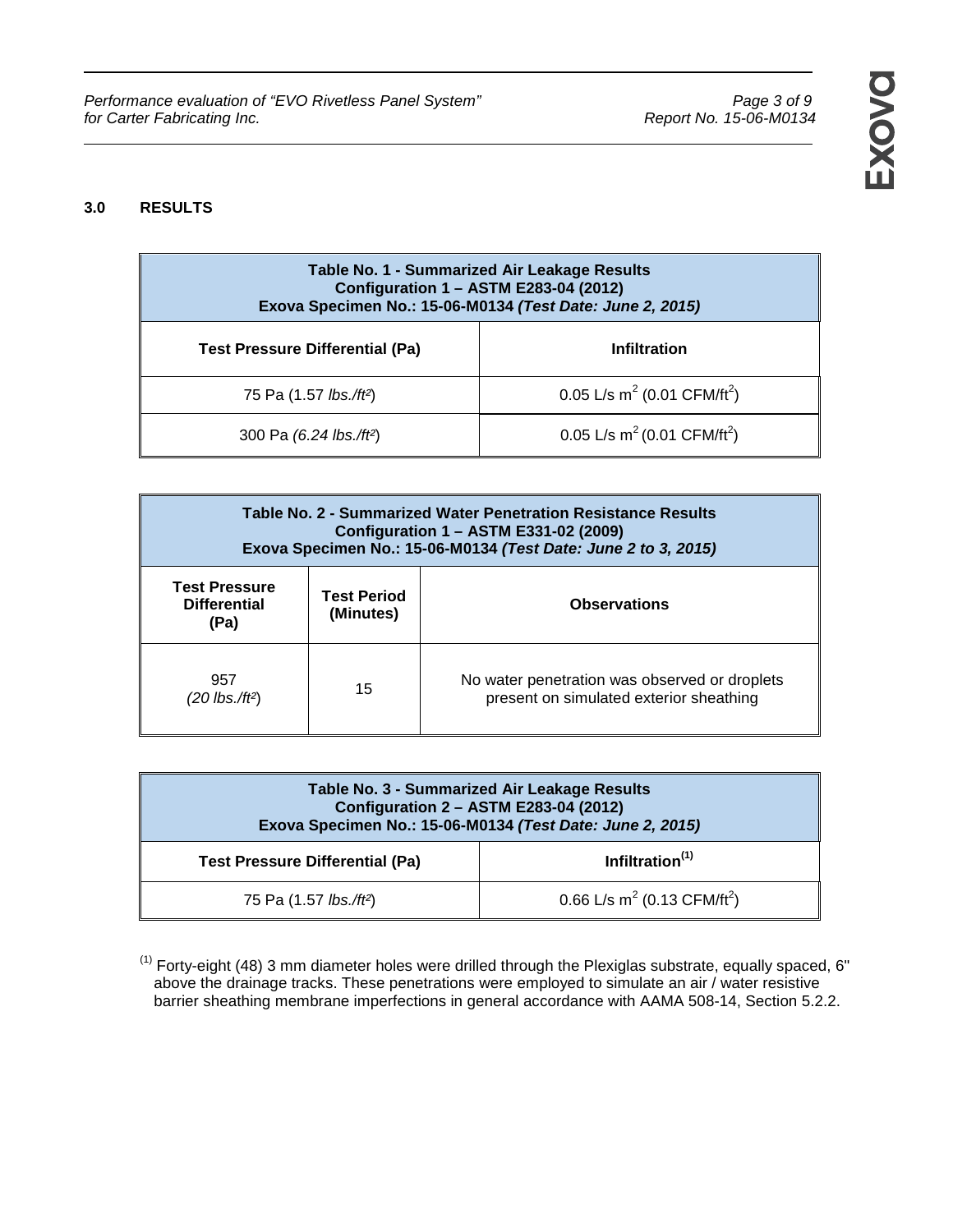| Table No. 4 - Summarized Water Penetration Resistance Results<br>Configuration 2 - ASTM E331-02 (2012)<br>Exova Specimen No.: 15-06-M0134 (Test Date: June 2 to 3, 2015) |                                                        |                                                                                                                                                                                                                                                             |                                            |
|--------------------------------------------------------------------------------------------------------------------------------------------------------------------------|--------------------------------------------------------|-------------------------------------------------------------------------------------------------------------------------------------------------------------------------------------------------------------------------------------------------------------|--------------------------------------------|
| <b>Test Pressure</b><br><b>Differential</b><br>(Pa)                                                                                                                      | <b>Test Period</b><br><b>Observations</b><br>(Minutes) |                                                                                                                                                                                                                                                             | <b>Comments</b>                            |
| 137<br>$(2.86$ lbs./ft <sup>2</sup> )                                                                                                                                    | 15                                                     | No water penetration was<br>observed or droplets present<br>on simulated exterior<br>sheathing                                                                                                                                                              | <b>No Comment</b>                          |
| 300<br>$(6.24$ lbs./ft <sup>2</sup> )                                                                                                                                    | 15                                                     | 0.78 % of air/water barrier<br>surface area had water<br>misting and / or water<br>droplets.<br>All water that penetrated the<br>exterior rain screen cladding<br>was controlled and drained to<br>the exterior with no<br>continuous streaming<br>observed | <b>Meets</b><br>Requirement <sup>(2)</sup> |

## **(2) AAMA 508-14, Section 5.7 Water Penetration Requirements**:

All water that penetrates the exterior rain screen cladding shall be controlled and drained to the exterior. All water that contacts the air / water barrier shall be visually observed and recorded:

- a) Water mist or droplets on the air/water barrier surface; and/or
- b) Water in continuous stream on the air/water barrier surface.

Failure shall be defined as water mist or water droplets appearing in excess of 5% of the air/water barrier surface, or continuous streaming at any location on the air/water barrier.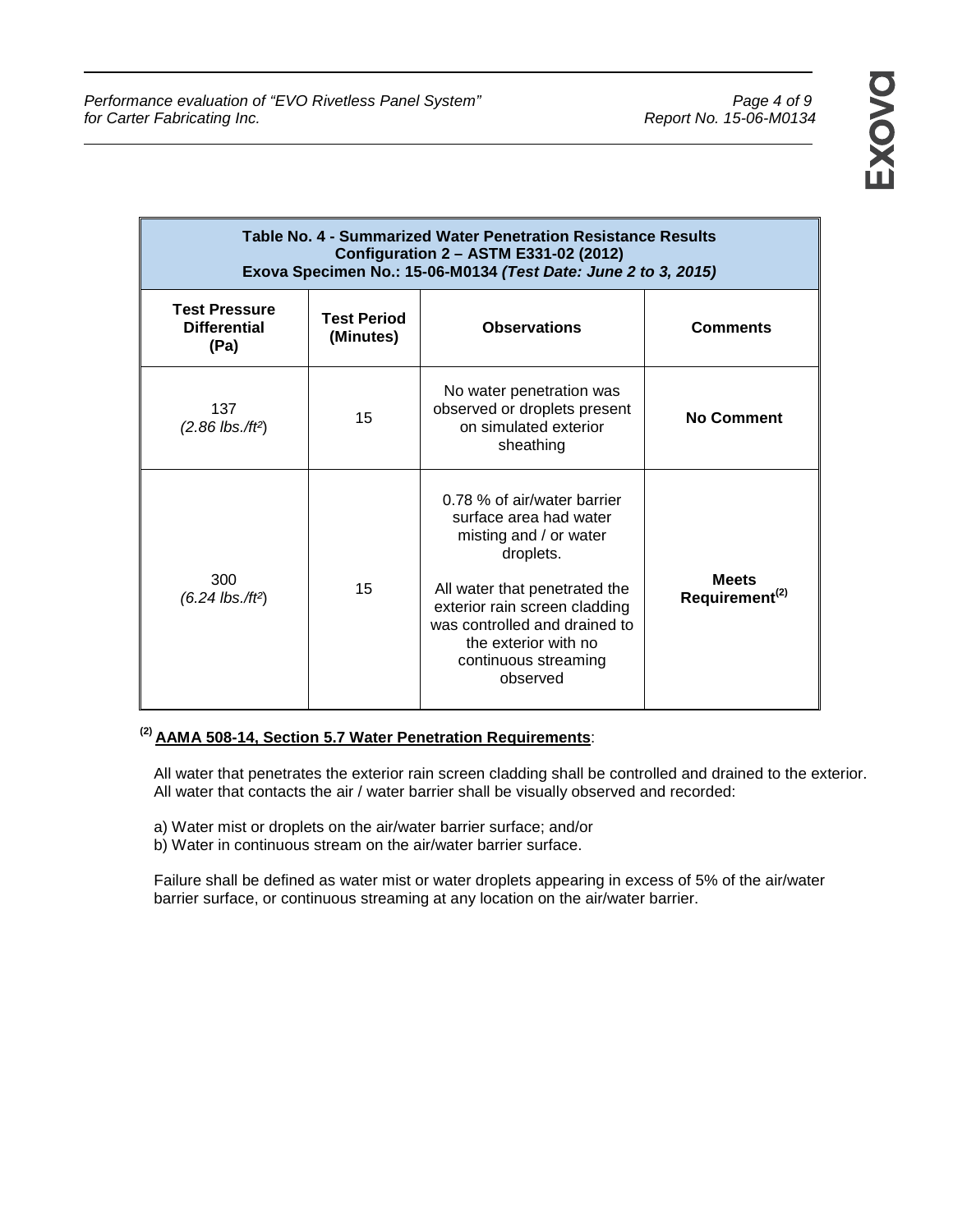| Table No. 5 - Summarized Structural Results, Positive Wind Load Direction<br>Configuration 2 - ASTM E330/E330M-14 - SI & IP Units<br>Exova Specimen No.: 15-06-M0134 (Test Date: June 3, 2015) |                                 |                                |                                          |                              |
|------------------------------------------------------------------------------------------------------------------------------------------------------------------------------------------------|---------------------------------|--------------------------------|------------------------------------------|------------------------------|
|                                                                                                                                                                                                | <b>Gauge No. and Deflection</b> |                                |                                          |                              |
| Pressure (Pa)                                                                                                                                                                                  |                                 | $\mathbf{2}$                   | 3                                        | <b>Net Deflection</b>        |
| 3,591 Pa $^{(1)}$<br>$(75.0$ lbs. $/ft^2)$                                                                                                                                                     | $-1.4$ mm<br>(-0.057 inches)    | $-6.5$ mm<br>(-0.257 inches)   | $-1.3 \, \text{mm}$<br>$(-0.049$ inches) | $-5.2$ mm<br>(-0.204 inches) |
| <b>Residual Deflection</b>                                                                                                                                                                     | $-1.6$ mm<br>(-0.063 inches)    | $-0.3$ mm<br>$(-0.012$ inches) | $-0.2$ mm<br>(-0.008 inches)             | $0.6$ mm<br>$(0.024$ inches) |



Figure No. 1 – Net Deflection vs Time, Positive Wind Direction, SI Units



Figure No. 2 – Net Deflection vs Time, Positive Wind Direction, IP Units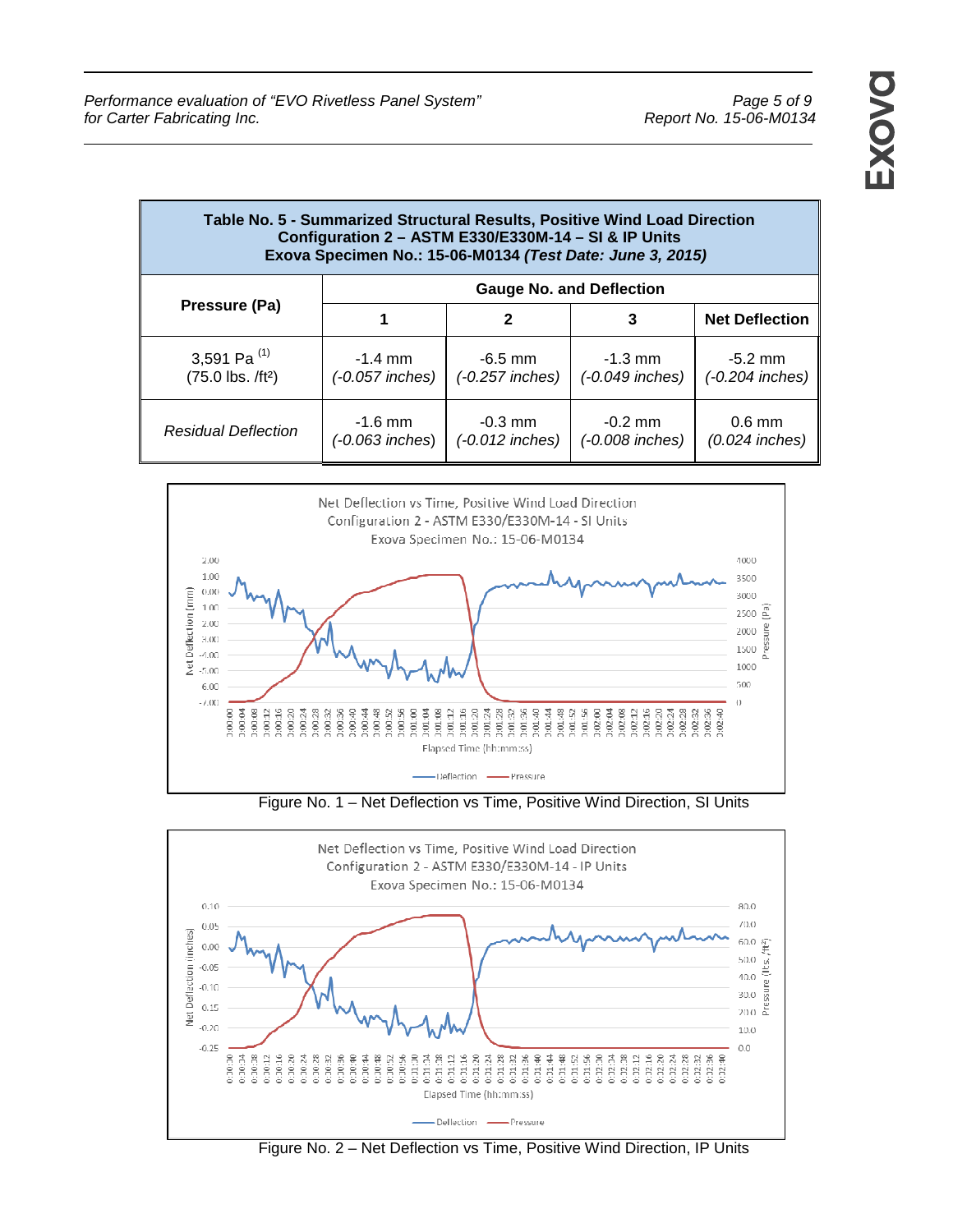| Table No. 6 - Summarized Structural Results, Negative Wind Load Direction<br>Configuration 2 - ASTM E330/E330M-14 - SI & IP Units<br>Exova Specimen No.: 15-06-M0134 (Test Date: June 3, 2015) |                                 |                                      |                                      |                              |
|------------------------------------------------------------------------------------------------------------------------------------------------------------------------------------------------|---------------------------------|--------------------------------------|--------------------------------------|------------------------------|
|                                                                                                                                                                                                | <b>Gauge No. and Deflection</b> |                                      |                                      |                              |
| Pressure (Pa)                                                                                                                                                                                  |                                 | $\mathbf{2}$                         | 3                                    | <b>Net Deflection</b>        |
| 3,591 Pa $^{(1)}$<br>$(75.0$ lbs. $/ft^2)$                                                                                                                                                     | $-0.1$ mm<br>(-0.003 inches)    | $7.1 \text{ mm}$<br>$(0.281$ inches) | $1.3 \text{ mm}$<br>$(0.050$ inches) | $6.6$ mm<br>$(0.258$ inches) |
| <b>Residual Deflection</b>                                                                                                                                                                     | $-0.1$ mm<br>(-0.006 inches)    | $0.3$ mm<br>$(0.014$ inches)         | $0.1$ mm<br>$(0.004$ inches)         | $0.4$ mm<br>$(0.015$ inches) |



Figure No. 3 – Net Deflection vs Time, Negative Wind Direction, SI Units



Figure No. 4 – Net Deflection vs Time, Negative Wind Direction, IP Units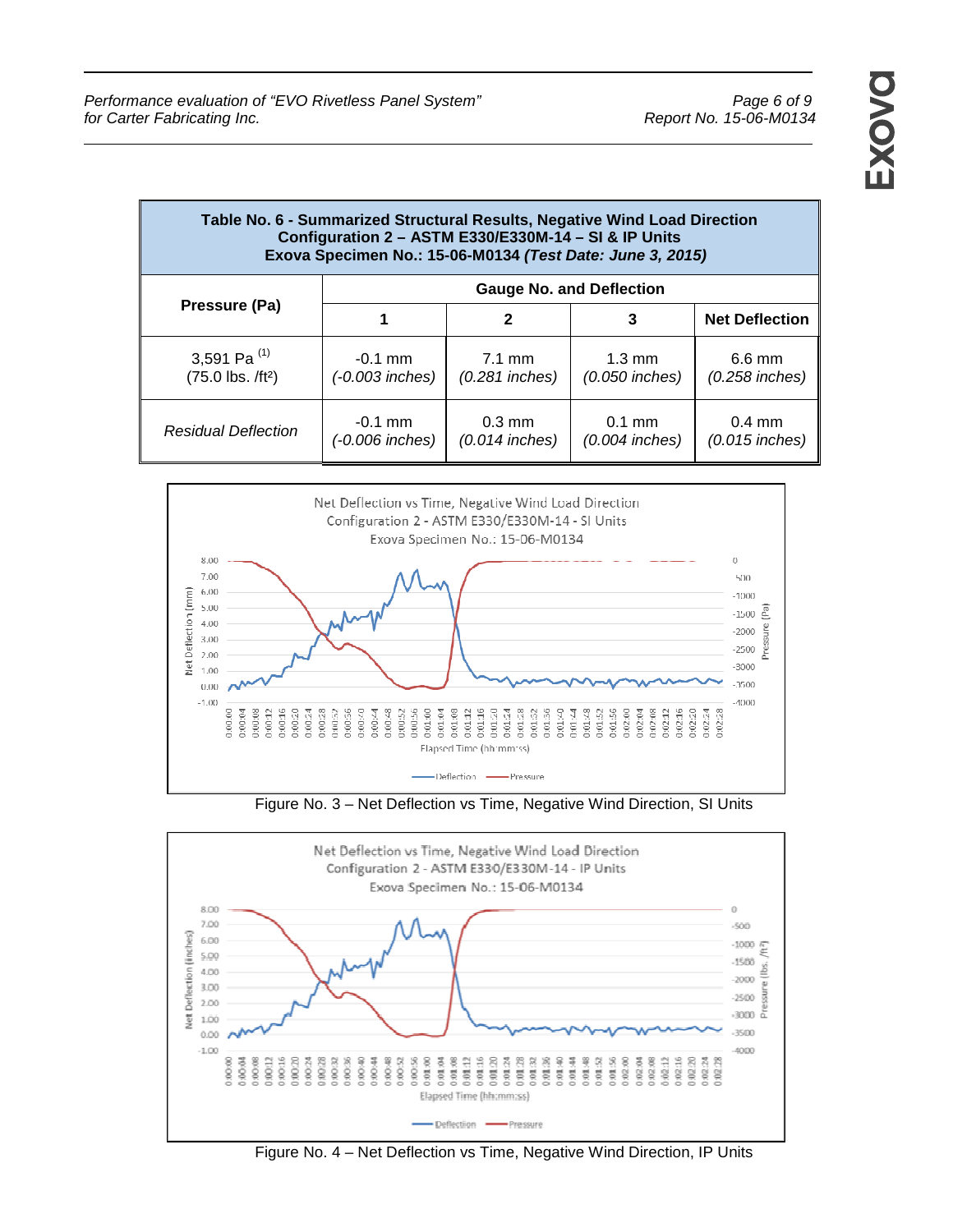Note: The default deflection limit of the support framing was restricted to L/180 referencing AAMA 508 Section 5.1.2

| Positive Loading Net Deflection Design Load: (+3591 Pa) =                                                                                                                                                                                   | 5.2 mm < 13.6 mm Requirement     |
|---------------------------------------------------------------------------------------------------------------------------------------------------------------------------------------------------------------------------------------------|----------------------------------|
| Negative Loading Net Deflection Design Load (-3591 Pa) =                                                                                                                                                                                    | $6.6$ mm $<$ 13.6 mm Requirement |
| Positive Loading Net Deflection Design Load: $(+75.0$ lbs. /ft <sup>2</sup> ) = 0.204 inches < 0.536 Inch Requirement<br>Negative Loading Net Deflection Design Load (-75.0 lbs. /ft <sup>2</sup> ) = 0.258 inches < 0.536 lnch Requirement |                                  |

 $^{(1)}$  3,591 Pa = 76.5 m/s (or 171 mph / 275 km/h). Calculation based on the Ensewiler formula, where  $P = 0.613 \, V^2$ , V is m/s & P is N/m<sup>2</sup>

Note: Deflection measurement (gauge) locations employed during structural loading are shown below.



Figure No. 5 – Deflection Gauge Loactions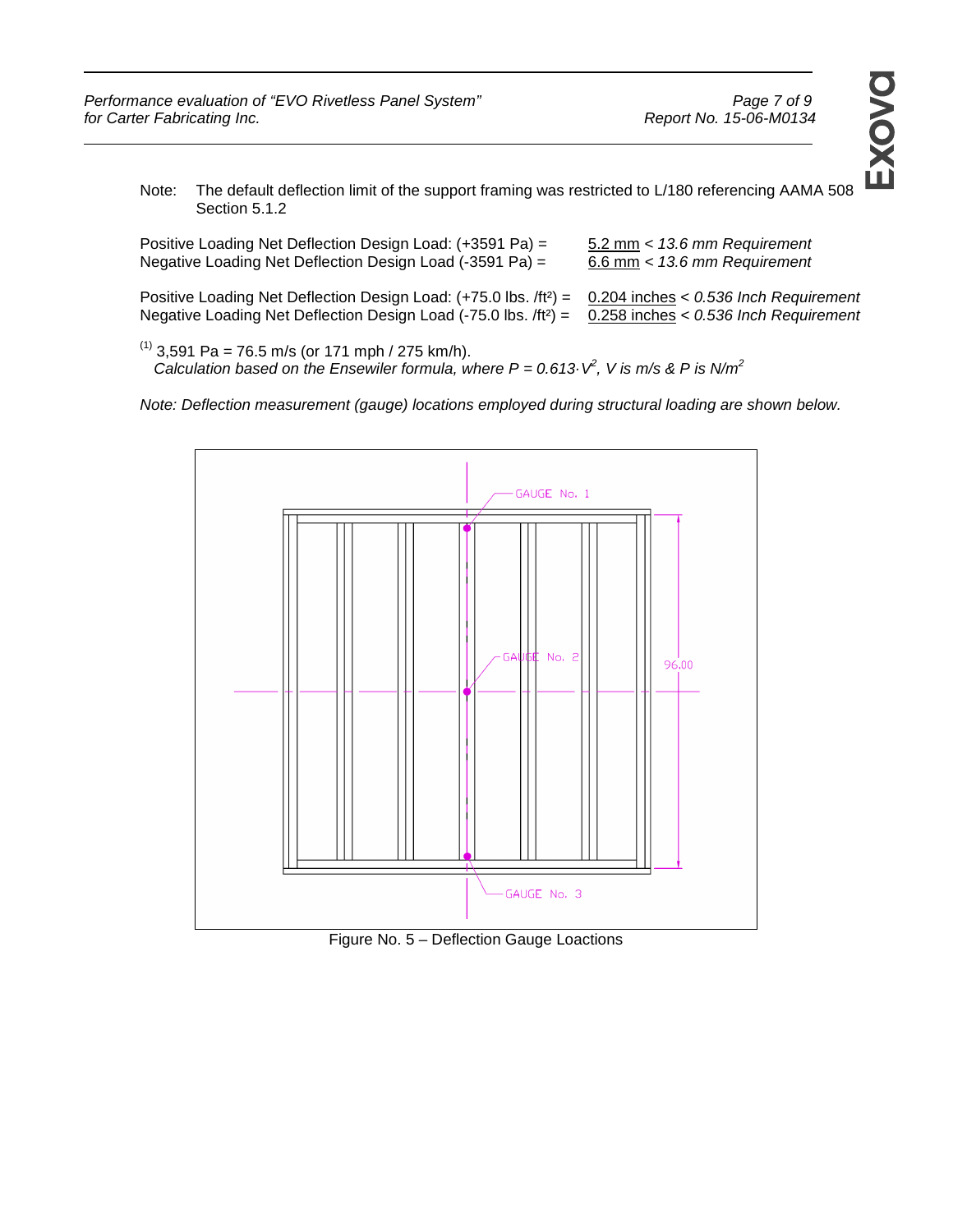## **Table No. 7 - Summarized Structural Results Test to Failure in the Negative Wind Load Direction Configuration 2 – ASTM E330 – SI & IP Units Exova Specimen No.: 15-06-M0134 (Test Date: June 3, 2015)** Τ

| <b>Maximum Pressure</b><br><b>Achieved</b> | <b>Comments</b>                                                |  |
|--------------------------------------------|----------------------------------------------------------------|--|
| 13,325 $Pa^{(2)}$                          | Cladding System did not disengage from wall assembly. However, |  |
| $278$ lbs. /ft <sup>2</sup>                | vertical supporting steel studs buckled in the center          |  |

 $(2)$  13,325 Pa = 147.4 m/s (or 330 mph / 531 km/h). Calculation based on the Ensewiler formula, where  $P = 0.613 \, V^2$ , V is m/s & P is N/m<sup>2</sup>

## **4.0 SYSTEM MODIFICATIONS**

No modifications were made to the system as shown respectively in Appendix A.

## **5.0 CONCLUSION**

The Carter Fabricating Inc. exterior panel system identified as the "EVO Rivetless Panel System" as detailed in this report was tested in accordance ASTM E283-04(2012), ASTM E331-00(2009 and ASTM E330-14 and achieved the following:

| • Air Infiltration: |                                                                                                                                                                                                                                                   | 0.05 L/s m <sup>2</sup> (0.01 CFM/ft <sup>2</sup> ) @ 75 Pa (1.57 lbs/ft <sup>2</sup> ) 0.05 L/s m <sup>2</sup> (0.01 CFM/ft <sup>2</sup> ) @ 300 Pa (6.24 lbs/ft <sup>2</sup> ) |  |
|---------------------|---------------------------------------------------------------------------------------------------------------------------------------------------------------------------------------------------------------------------------------------------|----------------------------------------------------------------------------------------------------------------------------------------------------------------------------------|--|
| • Water Penetration | Configuration No. 1:<br>Configuration No. 2:                                                                                                                                                                                                      | 957 Pa (20 lbs. /ft <sup>2</sup> )<br>300 Pa (6.24 lbs. /ft <sup>2</sup> )                                                                                                       |  |
|                     | • Structural- Performance: $3,591$ Pa (75.0 lbs. /ft <sup>2</sup> ) – Specified Design Load<br>13,325 Pa <sup>(3)</sup> (278 lbs. /ft <sup>2</sup> ) – Maximum Pressure Achieved<br>(Equivalent to 330 mph / 531 km/h based on Ensewiler formula) |                                                                                                                                                                                  |  |

 $^{(3)}$ Cladding system did not disengage from the wall assembly. The EVO Rivetless Panel System did not fail at 13,325 Pa, whereas, the vertical steel studs behind the wall assembly buckled in the center, thereby, concluding the test procedure.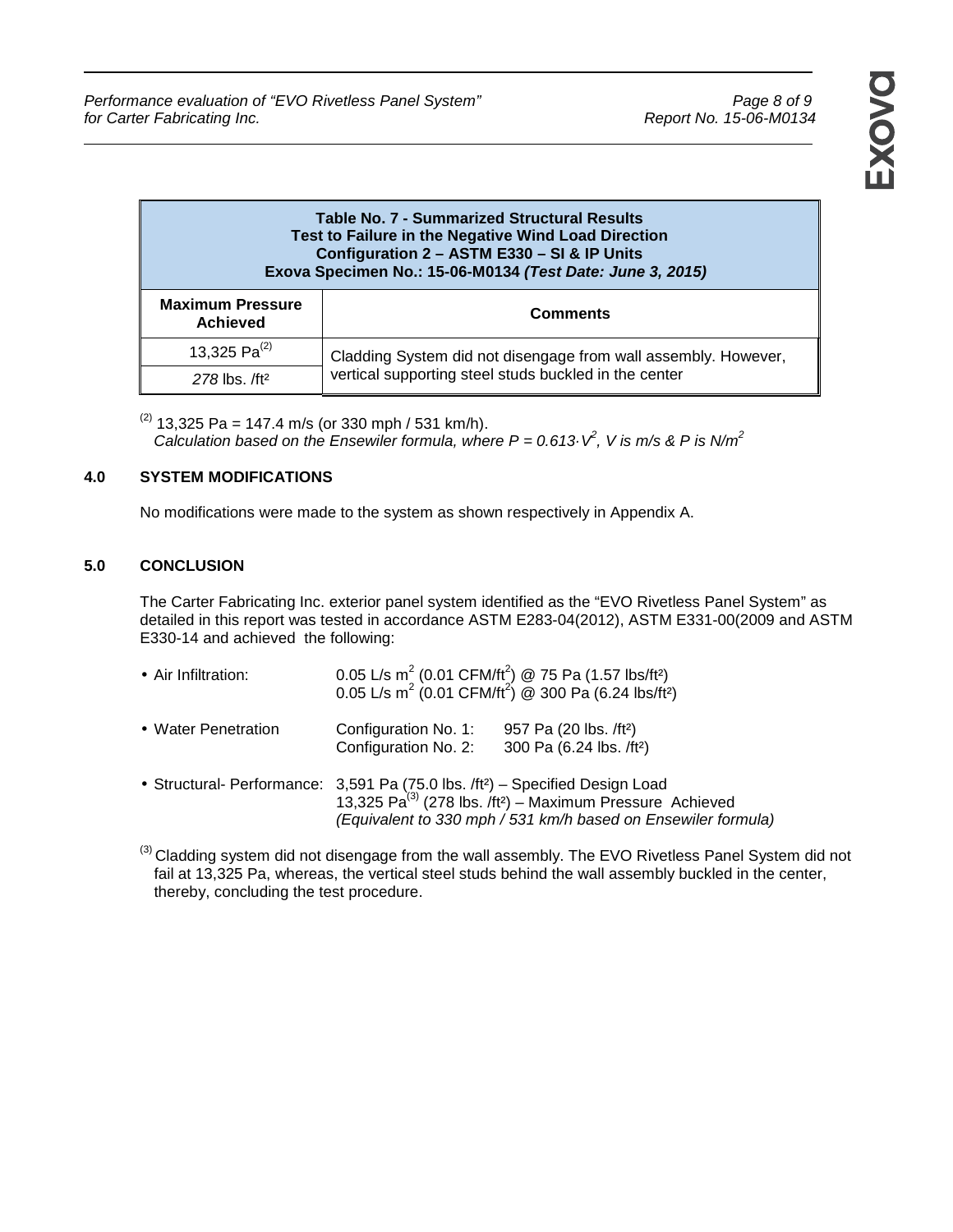Performance evaluation of "EVO Rivetless Panel System" example of 9 Page 9 of 9 for Carter Fabricating Inc. *Report No. 15-06-M0134* Report No. 15-06-M0134

### **6.0 REVISION HISTORY**

**Date: Date: Revision: Comments: 2015-06-17 COMPENDENTS: COMPENDENTS: COMPENDENTS: COMPENDENTS: COMPENDENTS: COMPENDENTS: COMPENDENTS: COMPENDENTS: COMPENDENTS: COMPENDENTS: COMPENDENTS: COM Original Document N/A** 

Tested & Reported by:

Reviewed and Authorized by:

Jexander Jackson, Technologist. Ext 11413 Project Technologist, Building Systems Products Testing Division

Jordan M. Church, B. Tech, Ext. 11546 Fechnical Manager, Building & Energy Systems **Product Testing Division** 

This report and service are covered under Exova Canada Inc's. Standard Terms and Conditions of Contract which may be found on our company's website **www.exova.com**, or by calling 1-866-263-9268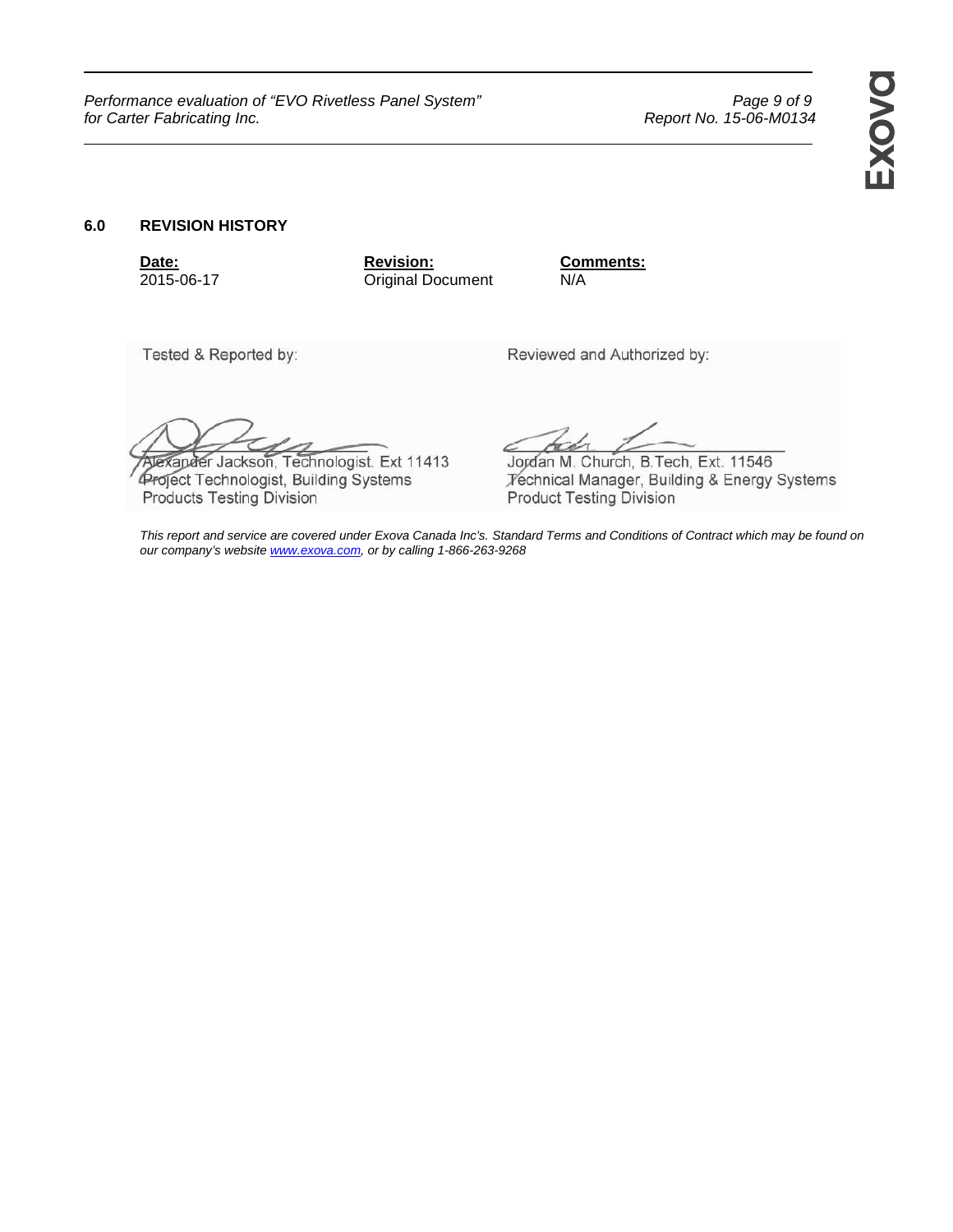Performance evaluation of "EVO Rivetless Panel System" Appendix A<br>15-06-M0134 Report No. 15-06-M0134 for Carter Fabricating Inc.

# **APPENDIX A**

Specimen Bill or Materials and Detailed Drawing as Provided by Carter Fabrication Inc.

(3 Pages)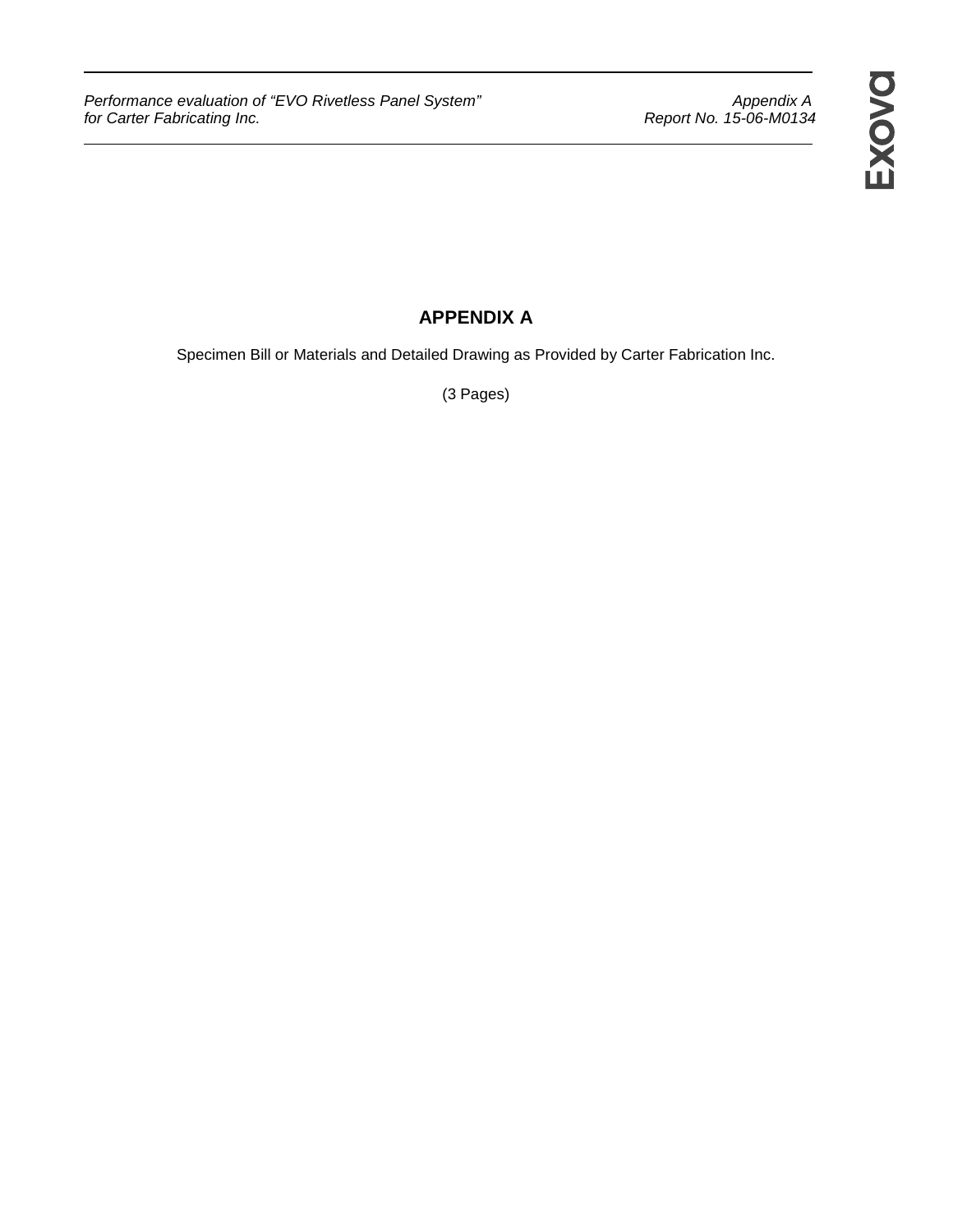Performance evaluation of "EVO Rivetless Panel System" Appendix A, Page 1 of 3<br>for Carter Fabricating Inc. And the System Appendix A, Page 1 of 3 for Carter Fabricating Inc.

## **Bill of Materials**

- 4 "EVO" RIVETLESS PANELS (PANEL SIZE 47" x 47")
- EACH PANEL CONSISTED OF 4MM ACM
- #8 SELF DRILLING SCREWS ON 16" CENTERS USED TO FASTEN THE PERIMETER PANEL EXTRUSION TO THE 4MM ACM.
- WEEP HOLES @ .375" DIAMETER ON 24" CENTERS WITH FOAM BUG SCREEN BACKING
- CUSTOM DIE PERIMETER EXTRUSION AROUND THE PERIMETER OF EACH OF THE 4 ACM PANELS (6063-T6 ALUMINUM CUSTOM PROFILE)
- MID CLIPS (MOUNTING CLIPS 6063-T6 ALUMINUM CUSTOM DIE PROILE) EACH MOUNTED TO THE PERIMETER EXTRUSION ON 16" CENTERS, AND AFFIXED TO THE SUBSTRATE OR Z-GIRT (18 GA G-90 GALVANIZED STEEL) USING .25" SELF DRILLING PAN HEAD SCREWS.
- WIDE FILLER STRIP MATERIAL (4MM ACM) USED TO COVER THE PANEL JOINTS, CUT AS REQUIRED.
- EXTRUDED ALUMINUM STARTER STRIP (6063-T6 ALUMINUM CUSTOM PROFILE) INSTALLED AT THE BASE OF THE WALL CONSTRUCTION.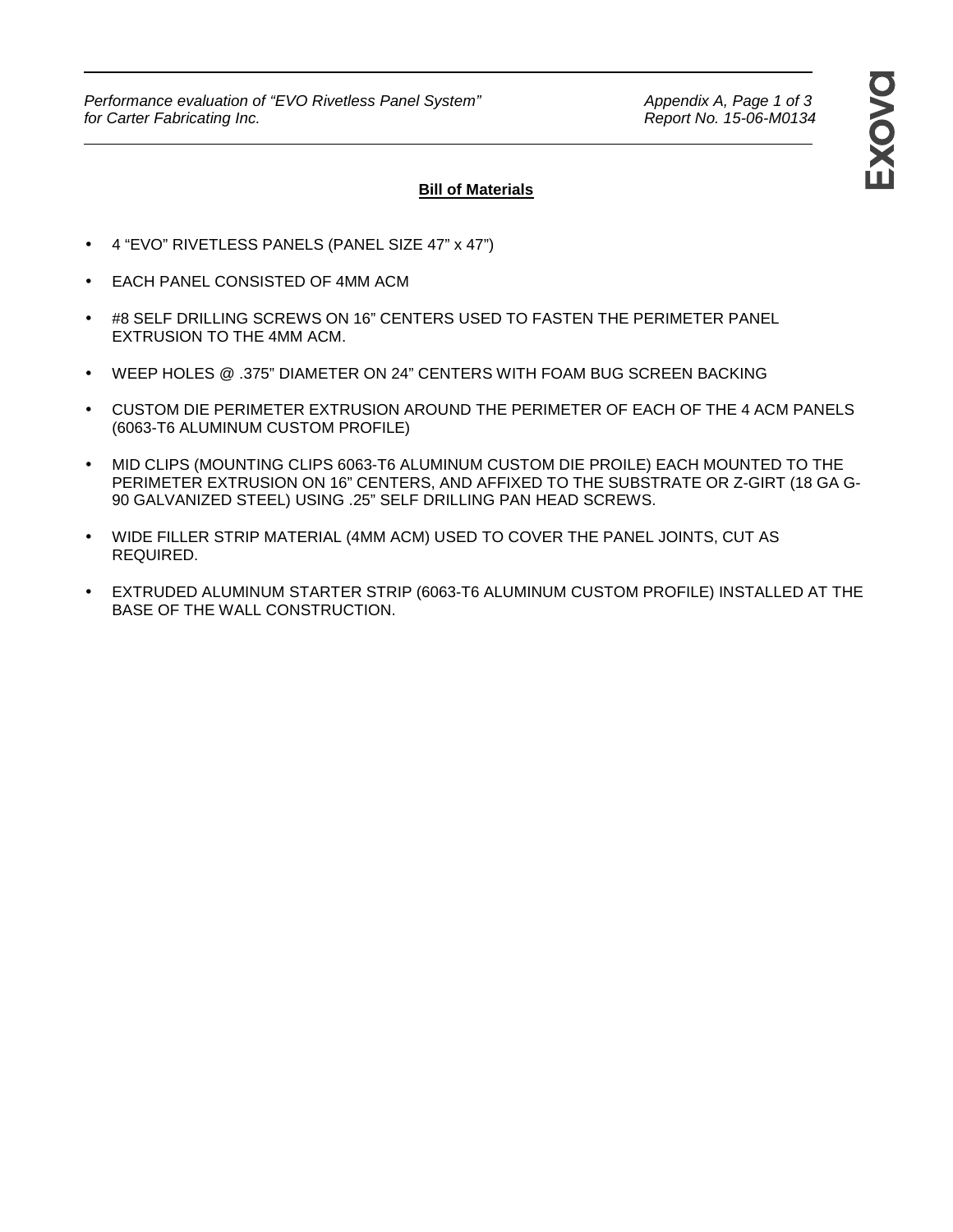Performance evaluation of "EVO Rivetless Panel System" Appendix A, Page 2 of 3<br>for Carter Fabricating Inc. And The System Monocause of 3 Report No. 15-06-M0134 for Carter Fabricating Inc.

Specimen detail drawings have been removed from this page to protect proprietary information. Please contact Carter Fabricating Inc. for information pertaining to system details and assembly.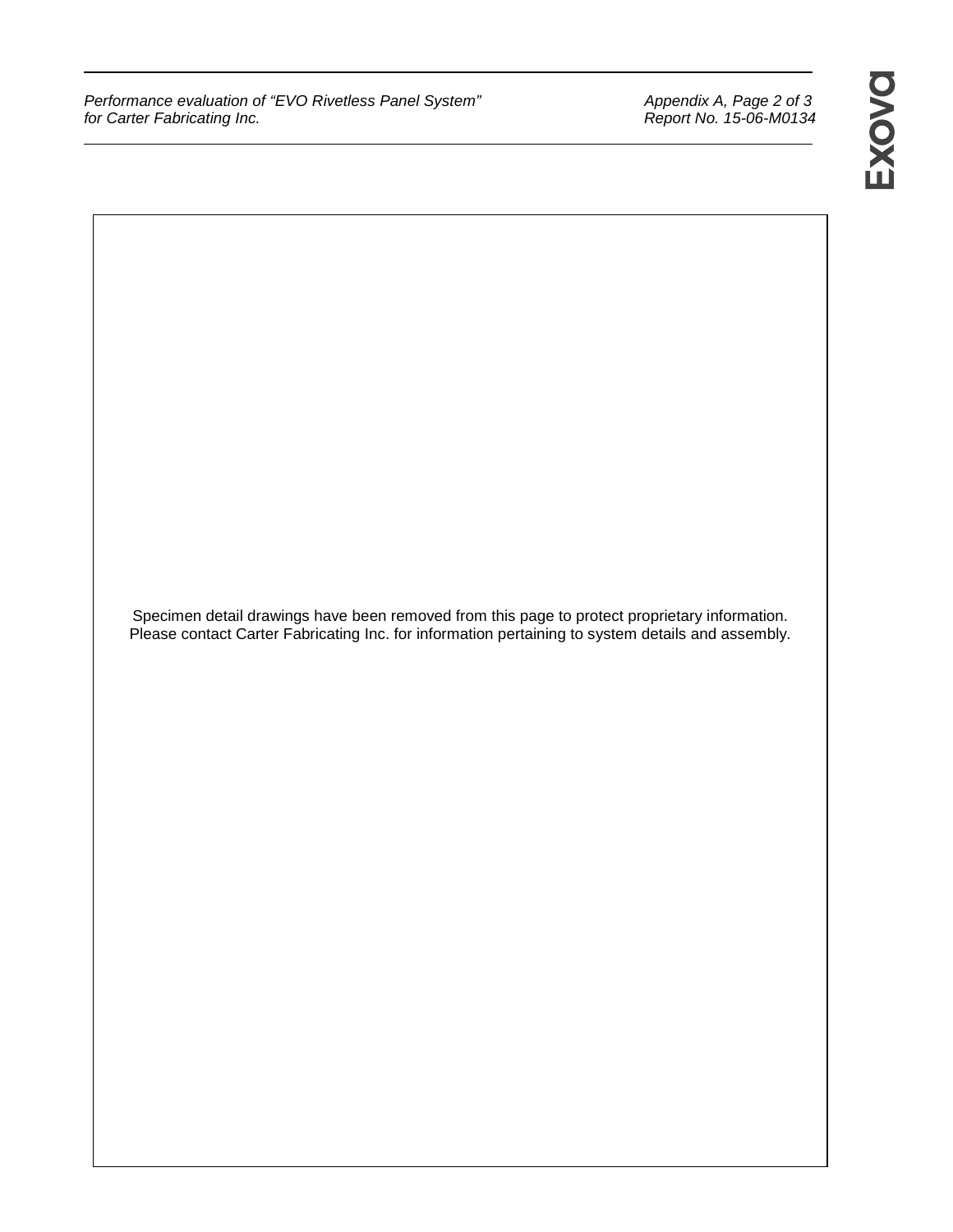Performance evaluation of "EVO Rivetless Panel System" Appendix A, Page 3 of 3<br>for Carter Fabricating Inc. And the System of the Report No. 15-06-M0134 for Carter Fabricating Inc.

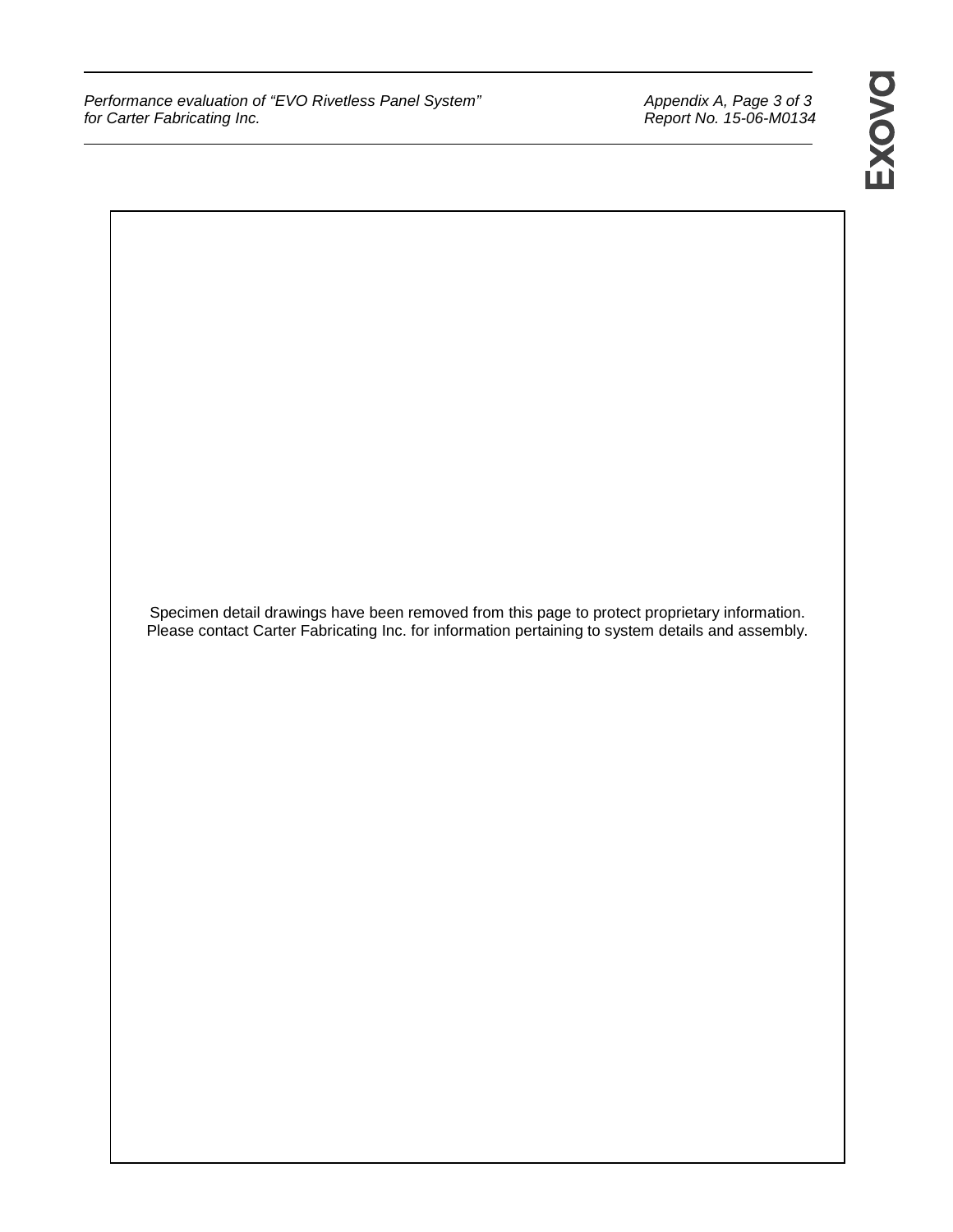Performance evaluation of "EVO Rivetless Panel System" Appendix B for Carter Fabricating Inc.Report No. 15-06-M0134

# **APPENDIX B**

Photographs

(1 Page)